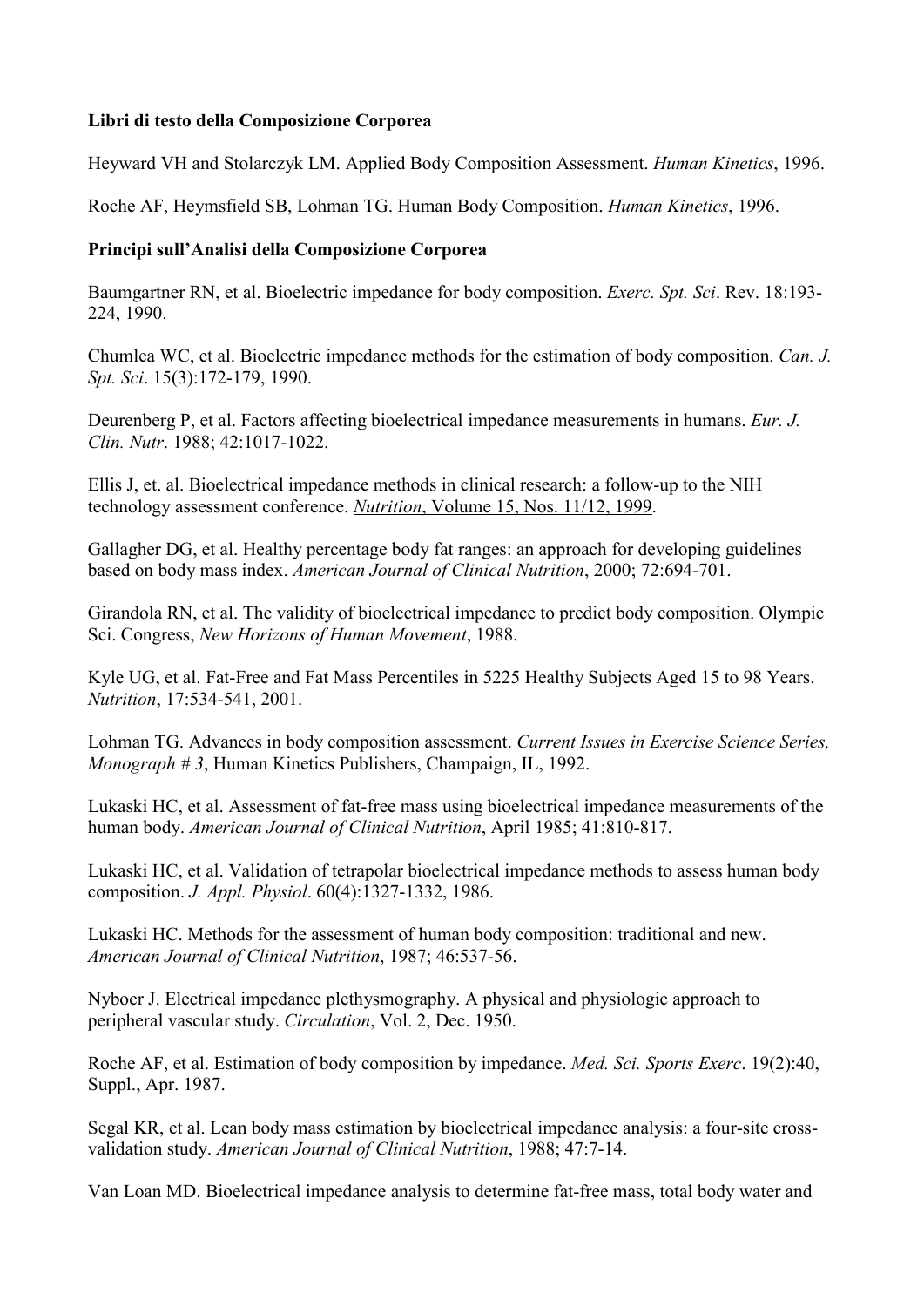body fat. *Sports Med*. 10(4):205-217, 1990.

#### **Confronto di Bioimpedenza con altri metodi**

Belford M, et al. The validity of bioelectrical impedance, near-infrared interactance and skinfold equations for estimating body composition in females. *Med. Sci. Sports Exerc*. 25(5):S162, 1993.

Brodie DA, et al. Body fat estimations by electrical impedance and infra-red interactance. *Int. J. Sports Med*. 13(4):319-325, 1992.

Cunningham JJ. New approaches to the noninvasive assessment of body composition: bioelectrical impedance analysis and total body electrical conductivity. *Nutr. Int*. 3:6-10, 1987.

Johnson K, et al. Comparison of circumference, skinfold, bioelectrical impedance and hydrodensitometry to estimate percent body fat during weight loss. *Fed. Proc*. 46(4), Mar. 1987.

Kushner RF, et al. Estimation of lean body mass by bioimpedance analysis compared to skinfold anthropometry. *American Journal of Clinical Nutrition*, 45(4):830, Apr. 1987.

Levenhagen DK, et al. A Comparison of Air Displacement Plethysmography with Three Other Techniques to Determine Body Fat in Healthy Adults. *Journal of Parenteral and Enteral Nutrition*, September-October 1999; Vol. 23, No. 5; 293-299.

Lin KH, et al. Reliability of Body Fat Measurement: Skinfold, Bioelectrical Impedance Analysis and Infrared. *Journal of the Physical Therapy Association of the Republic of China*; September 1995; 102-108.

Meguid MM, et al. Bioelectrical impedance (BIA) method in body composition studies. *J. Parent. Ent. Nutr*. 11(1), Jan-Feb. 1987.

Pasco JA, et al. Body fat estimated from anthropometric and electrical impedance measurement. *Human Nutrition: Clinical Nutrition*, 1985 Sep;39(5):365-9.

Sinning WE, et al. Variability of estimating body composition measures by skinfolds and bioresistance. *Med. Sci. Sports Exerc*. 19(2):39, Supp., Apr. 1987.

Thompson DL, et al. Effects of hydration and dehydration on body composition analysis: a comparative study of bioelectric impedance analysis and hydrodensitometry. *J. Sports Med. Phys. Fitness*, 1991; 31(4):565-70.

Vansant G, et al. Assessment of body composition by skinfold anthropometry and bioelectrical impedance technique: a comparative study. *J. Par. Ent. Nutr*. 1994; 18:427-429.

Villar J, et al. Bioimpedance or anthropometry? *American Journal of Clinical Nutrition*, 1989; 43:129-137.

Wang J, et al. Validation of body fat estimation by BIA using dual photon absorptiometry (DPA). *Fed. Proc*. 1987; 46(4).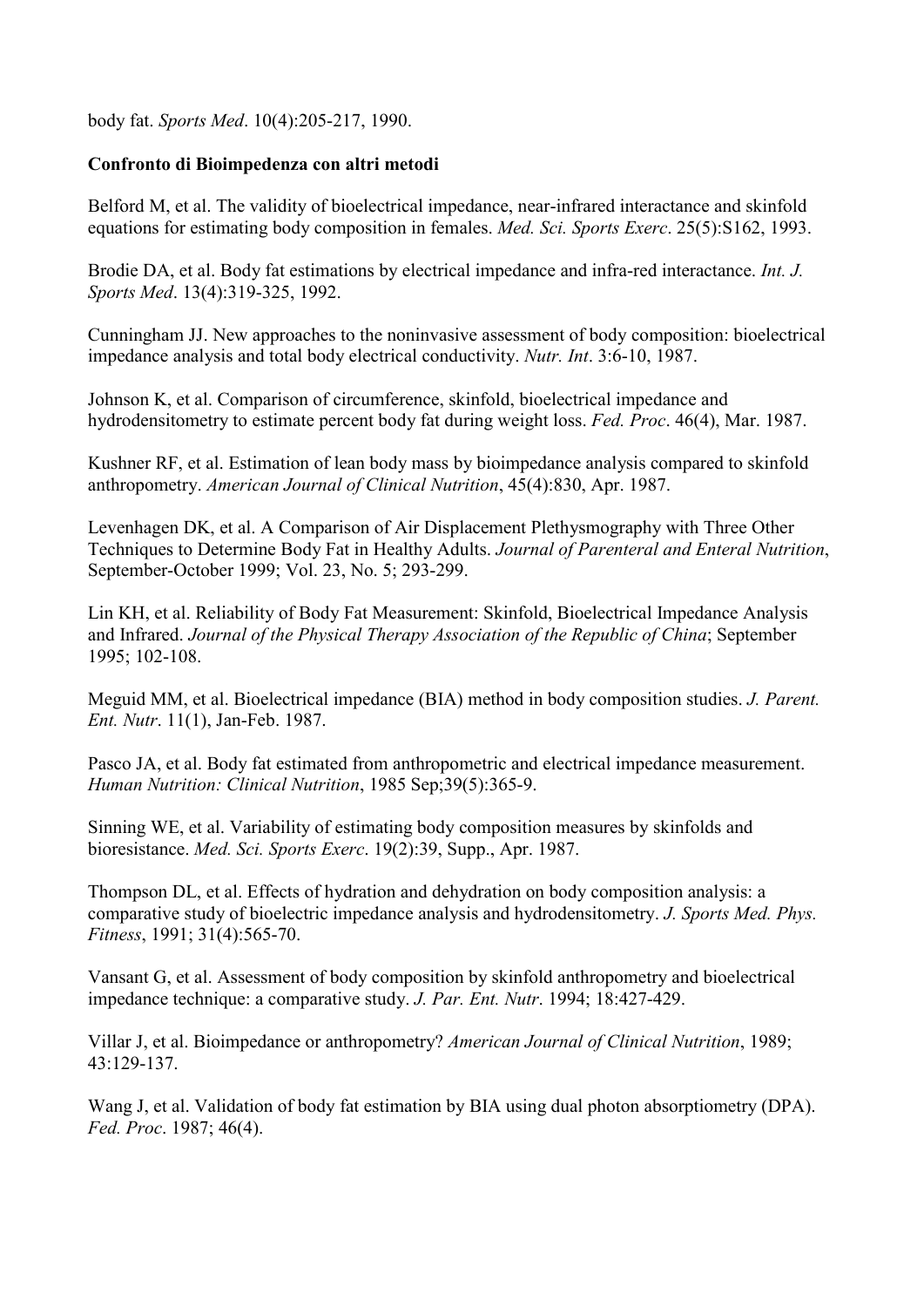# **Obesità**

Bedogni G, et al. Is body mass index a measure of adiposity in elderly women? *Obesity Research*, 2001 Jan;9(1):17-20.

Blackburn GL. Managing obesity in America: An overview. *Advanced Studies in Medicine,* 2002;2(2):40-49.

Fulcher GR, et al. A comparison of measurements of lean body mass derived by bioelectrical impedance, skinfold thickness and total body potassium. A study in obese and non-obese normal subjects. *Scand. J. Clin. Lab. Invest*. 1991; 51(3):245-53.

Guo SS, et al. Body mass index during childhood, adolescence and young adulthood in relation to adult overweight and adiposity: the Fels Longitudinal Study, *International Journal of Obesity and Related Metabolic Disorders*, 2000 Dec;24(12):1628-35.

Heber D, et al. Clinical detection of sarcopenic obesity by bioelectrical impedance analysis. *American Journal of Clinical Nutrition*; 1996; 64 (supplement 3); 472S-477S.

Lauenborg J, et al. The prevalence of the metabolic syndrome in a Danish population of women with previous GDM is 3-fold higher than the general population. *The Journal of Clinical Endocrinology & Metabolism*, 2005, 10.1210/jc. 2004-1713.

Mokdad AH, et al. The spread of the obesity epidemic in the United States, 1991 - 1998. *Journal of American Medical Association*, 1999; 282:1519-1522.

NIH Consensus Conference Statement, Health Implications of Obesity. *Annals of Internal Medicine*, 1985; 103 (6 pt 2):1073-1077.

Regional Office for the Western Pacific of the World Health Organization, the International Association for the Study of Obesity and the International Obesity Task Force. The Asia-Pacific perspective: Redefining obesity and its treatment. *Health Communications* Australia Pty Limited, February 2000.

Rolls BJ, et al. Energy Density But Not Fat Content of Foods Affected Energy Intake in Lean and Obese Women. *American Journal of Clinical Nutrition*; 1999; Vol. 69; 863-871.

### **Sedentarietà**

Blair SN, et al. Changes in physical fitness and all-cause mortality. A prospective study of healthy and unhealthy men. *Journal of American Medical Association*, 1995 Apr 12;273(14):1093-8.

Hageman PA, et al. Comparison of two physical activity monitors during a 1-mile walking field test. *Journal of Exercise Physiology Online*, 2004; 7(3):102-110.

Lee CD, Jackson AS, Blair SN. US weight guidelines: Is it also important to consider cardiorespiratory fitness? *Journal of Obesity and Related Metabolic Disorders*, 1998 Aug;22 Supplement 2:S2-7.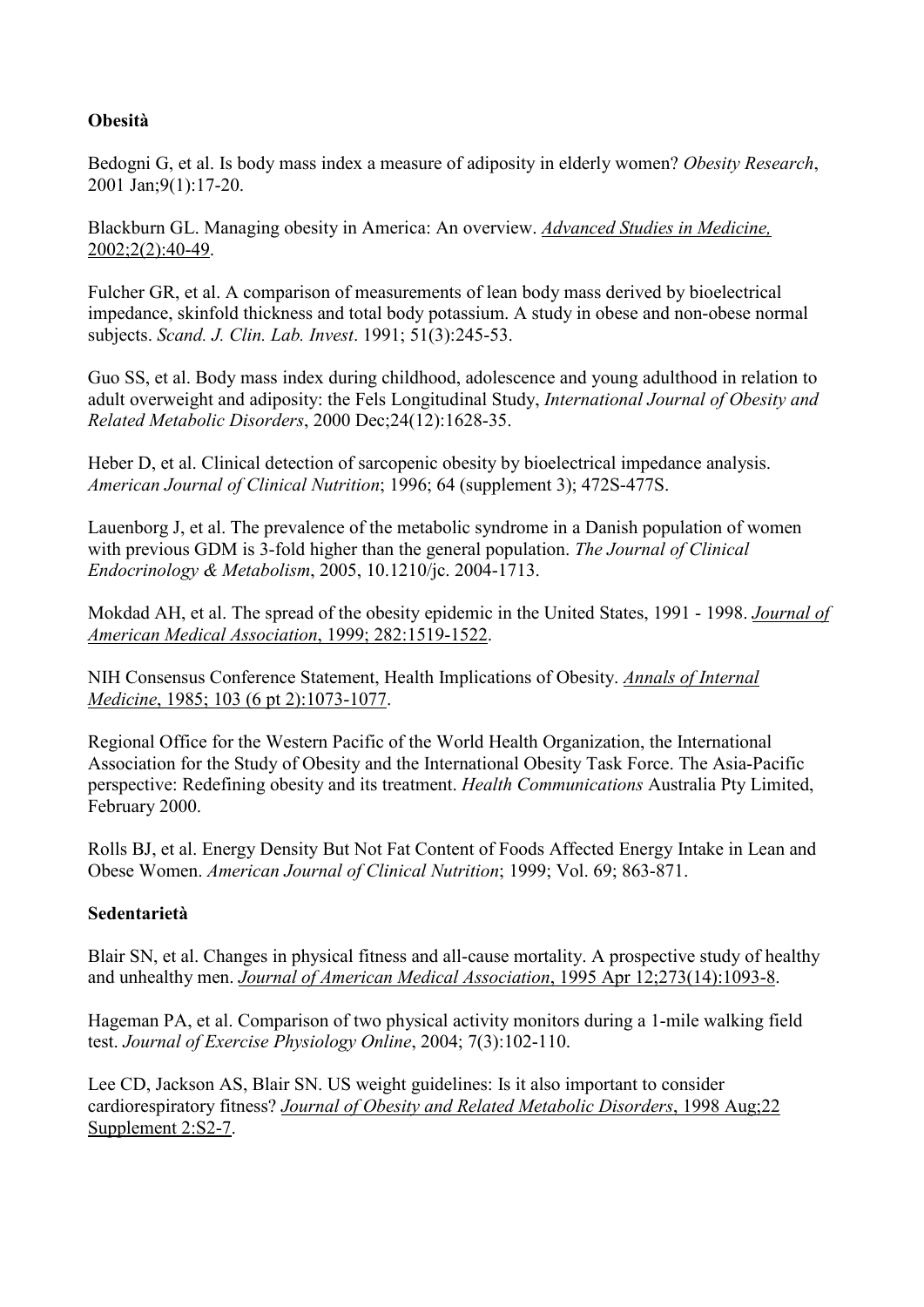## **Soggetti attivi**

Bland JS. The use of complementary medicine for healthy aging. *Alternative Therapies in Health and Medicine*. 1998; 4:42-48.

Evans W, Rosenberg IH. Biomarkers. *Fireside*, 1992.

Guo SS, et al. Aging, body composition, and lifestyle: the Fels Longitudinal Study. *American Journal of Clinical Nutrition,* 1999; 70: 405-11.

Kyle UG, et al. Physical activity and fat-free and fat mass by bioelectrical impedance in 3853 adults. *Medicine and Science in Sports and Exercise*, 2001;33:576-584.

## **Atleti**

Chapman R, et al. Body composition testing of athletes in the field using bioelectric impedance analysis. *Alaska Med*., 1992 Apr-Jun;34(2):87-90,95.

Fornetti WC, et al. Reliability and validity of body composition measures in female athletes. *Journal of Applied Physiology*, 1999 Sep;87(3):1114-22.

Johnson GO, et al. The validity of bioelectrical impedance, near-infrared interactance and skinfold equations for estimating percent fat in female gymnast. *Med. Sci. Sports Exerc*. 25(5):S162, 1993.

Lukaski HC, et al. Body composition assessment of athletes using bioelectrical impedance measurements. *J. Sports Med. Phys. Fitness* 1990; 30:434-40.

Mattar R, et al. Body mass index (BMI) as an indicator of body composition: evidence through bioelectrical impedance. *XVIII Simp. Int. Ciênc. Esp*., Oct. 1992.

Oppliger RA, et al. Bioelectrical impedance prediction of fat-free mass for high school wrestlers validated. *Medicine and Science in Sports and Exercise*, 1991, 23, S73 (Abstract).

Position of the American Dietetic Association, Dietitians of Canada, and the American College of Sports Medicine. Nutrition and athletic performance. *Journal of American Dietetic Association*, 2000; 100:1543-1556.

### **Anziani**

Baumgartner RN, et al. Body Composition in elderly people: Effect of criterion estimates on predictive equations. *American Journal of Clinical Nutrition*, 1991; 53, 1-9.

Berger VA, et al. Reproducibility of body composition and body water spaces measurements in healthy elderly individuals. *The Journal of Nutrition, Health & Aging*, 2000;4(4):24305.

Boeckner LS, et al. Eating behaviors and health history of rural midlife to older women in the Midwestern United States. *Journal of the American Dietetic Association*, 2007; 107: 306-310.

Hughes VA, Evans WJ. Assessment of fat-free mass in an older population using bioelectrical impedance. *Federation Proceedings*, 46(4), 1987.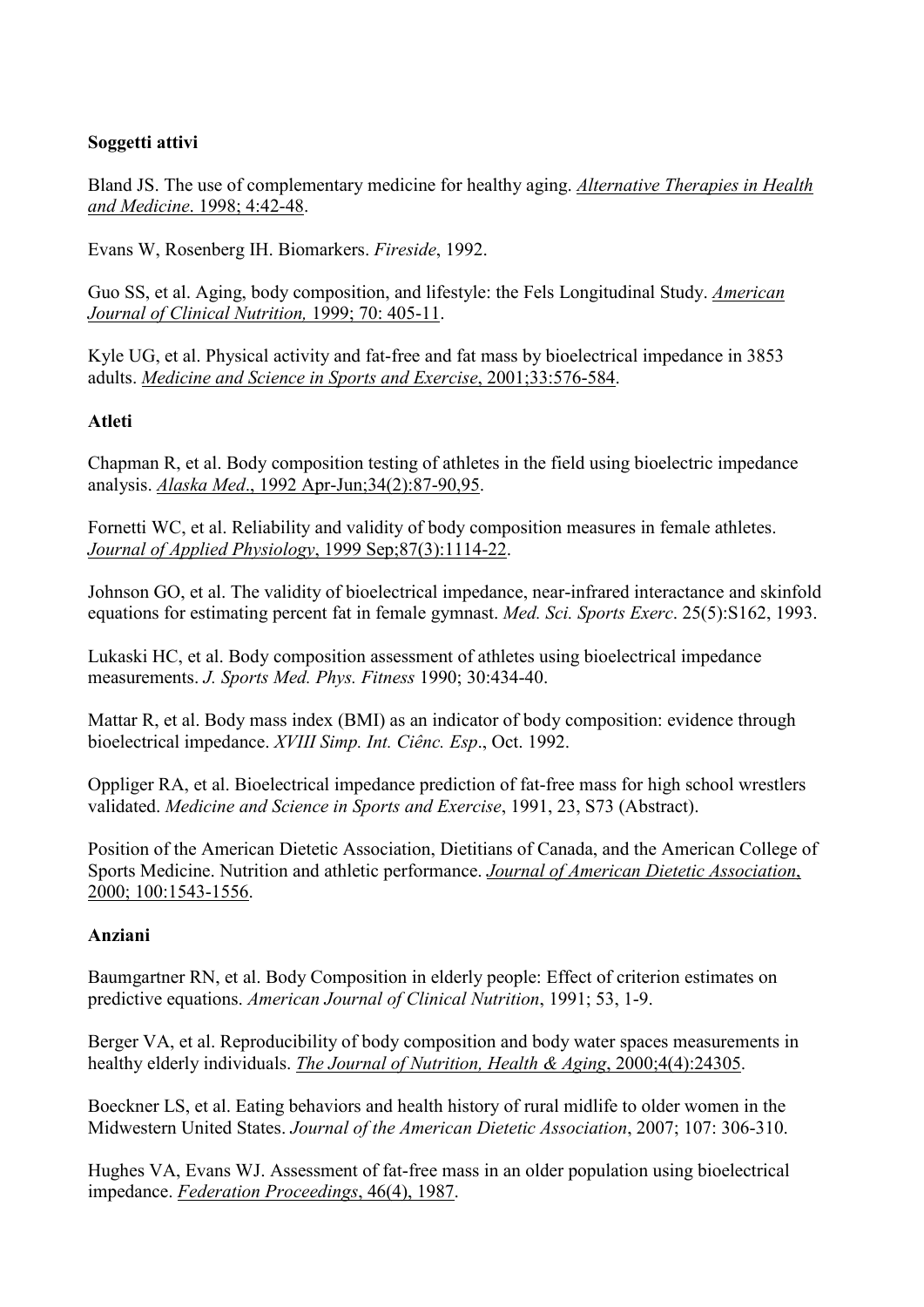Omran ML, Morley JE. Assessment of protein energy malnutrition in older persons, part I: History, examination, body composition, and screening tools. *Nutrition*, 2000 Jan;16(1):50-63.

Roubenoff R, et al. Nutrition assessment in long-term care facilities. *Nutrition Review*, 1996 Jan;54(1 Pt 2):S40-2.

Svendsen OL, et al. Measurement of body fat in elderly subjects by dual-energy x-ray absorptiometry, bioelectrical impedance and anthropometry. *American Journal of Clinical Nutrition*, 1991; 53:1117-23.

### **Bambini**

Goran MI, et al. Estimating body composition of young children by using bioelectrical resistance. *J. Appl. Physiol*. 75(4):1776-1780, 1993.

Houtkooper LB, et al. Validity of whole body bioelectrical impedance analysis for body composition assessment in children. *Med. Sci. Sports Exerc*. 19(2):39, Suppl., Apr. 1987.

Houtkooper LB, et al. Validity of bioelectric impedance for body composition assessment in children. *J. Appl. Physiol*. 66(2):814-21, 1989.

Houtkooper LB, et al. Bioelectrical impedance estimation of fat-free mass in children and youth: a cross-validation study. *J. Appl. Physiol*. 72(1):366-373, 1992.

Mazariegos M, et al. Bioelectrical impedance used in association with anthropometry: experience in a field survey of underprivileged Guatemalan children. *Age & Nutr*. 5(2), 1994.

Roche AF, et al. Fat-free mass in children and young adults predicted from bioelectric impedance and anthropometric variables. *American Journal of Clinical Nutrition*, 1989; 50:435-43.

### **Supplementi**

Antonio JA, et al. Effects of a Standardized Guggulsterone Phosphate Supplement on Body Composition in Overweight Adults: A Pilot Study. *Current Therapeutic Research*; April 1999; Vol. 60, No. 4; 220-227.

Colker CM, et al. Effects of Citrus aurantium Extract, Caffeine, and St. John's Wort on Body Fat Loss, Lipid Levels, and Mood States in Overweight Healthy Adults. *Current Therapeutic Research*; March 1999; Vol. 60, No. 3; 145-153.

Kalman D, et al. Effects of Pyruvate Supplementation on Body Composition and Mood. *Current Therapeutic Research*; November 1998; Vol. 59, No. 11; 793-802.

Kalman D, et al. The Effects of Pyruvate Supplementation on Body Composition in Overweight Individuals. *Nutrition*; May 1999; Vol. 15, No. 5; 337-340.

Kalman D, et al. Randomized Trial of an Isocaloric High Protein Diet vs. an Isocaloric Moderate Protein Diet for Short-Term Weight Loss in Healthy Overweight Adults. *The Bariatrician*; Winter 2000/2001; 10-13.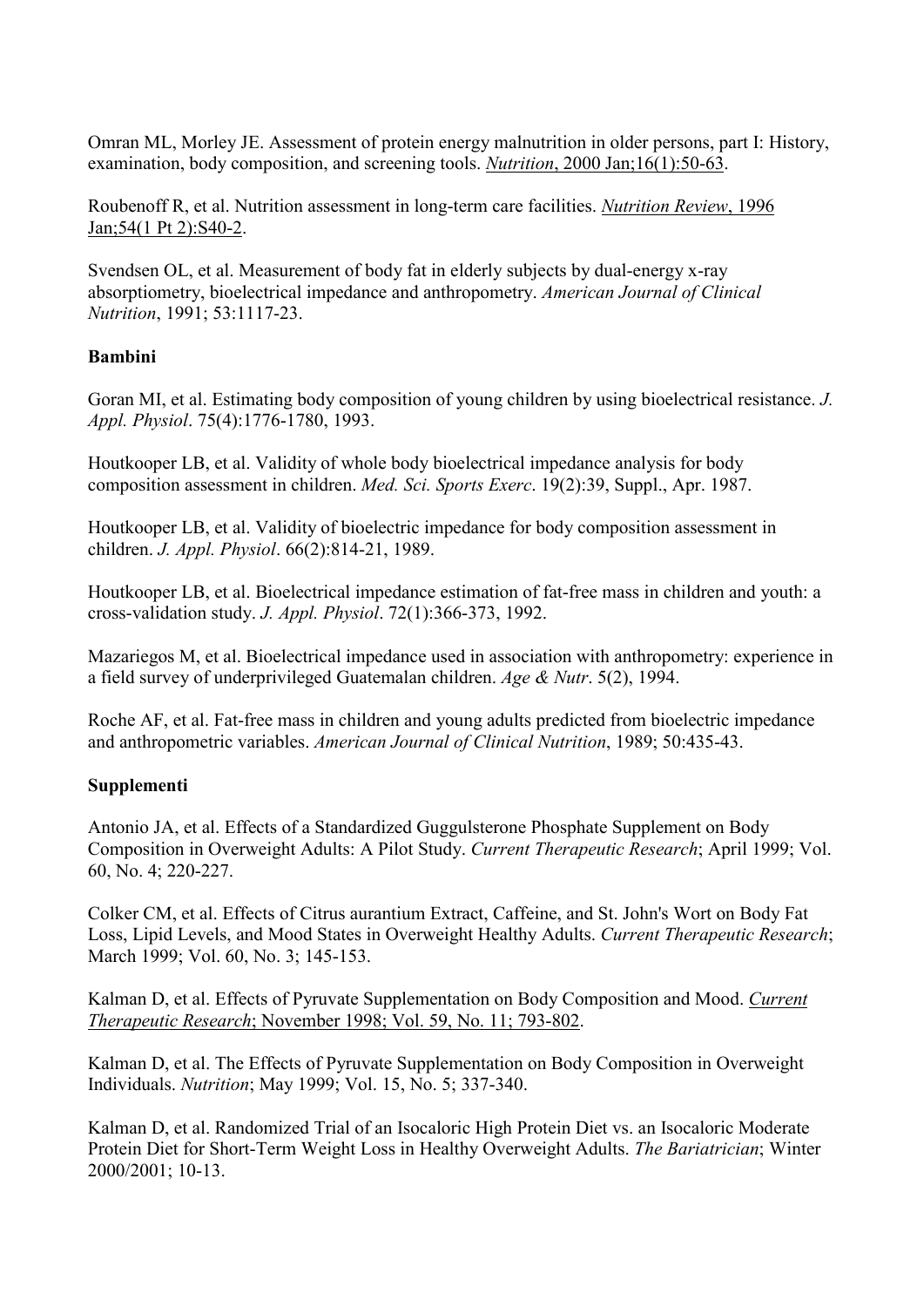Udani J, et al. Blocking carbohydrate absorption and weight loss: a clinical trial using phase 2 brand proprietary fractionated white bean extract. *Alternative Medicine Review*, 2004; 9(1):63-69.

## **Analisi dei liquidi**

Chertow GM, et al. Bioelectrical impedance analysis predicts survival in hemodialysis patients, abstract #T164, A0969, page 1442. *Journal of the American Society of Nephrology*, September 1996, Volume 7, #9.

Chertow GM, et al. Nutritional assessment with bioelectrical impedance analysis in maintenance hemodialysis patients. *Journal of the American Society of Nephrology*, 1995, 6:75-81.

Cooper BA, et al. Comparing different methods of assessing body composition in end-stage renal failure. *Kidney International*, 2000 Jul;58(1):408-16.

de Vries PMJM, et al. Measurement of transcellular fluid shift during hemodialysis. *Med. & Biol. Eng. & Comput*. 1989; 27:152-158.

Espejo MGA, et al. Determination of extracellular fluid volume using impedance measurements. *Crit. Care Med*. 1989; 17(4):360-363.

Johnson HL, et al. Use of bioelectrical measurements for the estimation of total body water and extracellular space in man. *Fed. Proc*. 46(4), Mar. 1987.

Kushner RF, Schoeller DA. Estimation of total body water by bioelectrical impedance analysis. *American Journal of Clinical Nutrition*, 44: Sept. 1986, 417-424.

Leiter LA, et al. Use of bioelectrical impedance analysis measurement in patients with diabetes. *American Journal of Clinical Nutrition*, 1996; 64: 515S-518S.

Ljungqvist O, et al. Whole body impedance measurements reflect total body water changes. A study in hemodialysis patients. *Swe. Int. J. Clin. Monit. Comput*. 1990; 7(3):163-169.

Lukaski HC, et al. Estimation of body fluid volumes using tetrapolar bioelectrical impedance measurements. *Aviat. Space Environ. Med*. 1988; 59:1163-9.

Lukaski HC. Validation of body composition assessment techniques in the dialysis population. *ASAIO J* 1997, May-June; 43(3):251-5.

Maehara T, et al. Perioperative monitoring of total body water by bioelectrical impedance in children undergoing open heart surgery. *Eur. J. Cardiothorac. Surg*. 1991; 5(5):258-65.

Mayfield SR, et al. Measurement of extracellular water (ECW) in low birth weight infants using bioelectrical reactance. *Am. Ped. Soc. & Soc. Ped. Res*. 1987.

McCullough AJ, et al. Measurements of total body and extracellular water in cirrhotic patients with and without ascites. *Hepatology*, 1991; 14(6):1102-11.

Meguid MM, et al. Rapid bedside method to assess changes in postoperative fluid status with bioelectrical impedance analysis. *Surgery* 1992; 112:502-8.